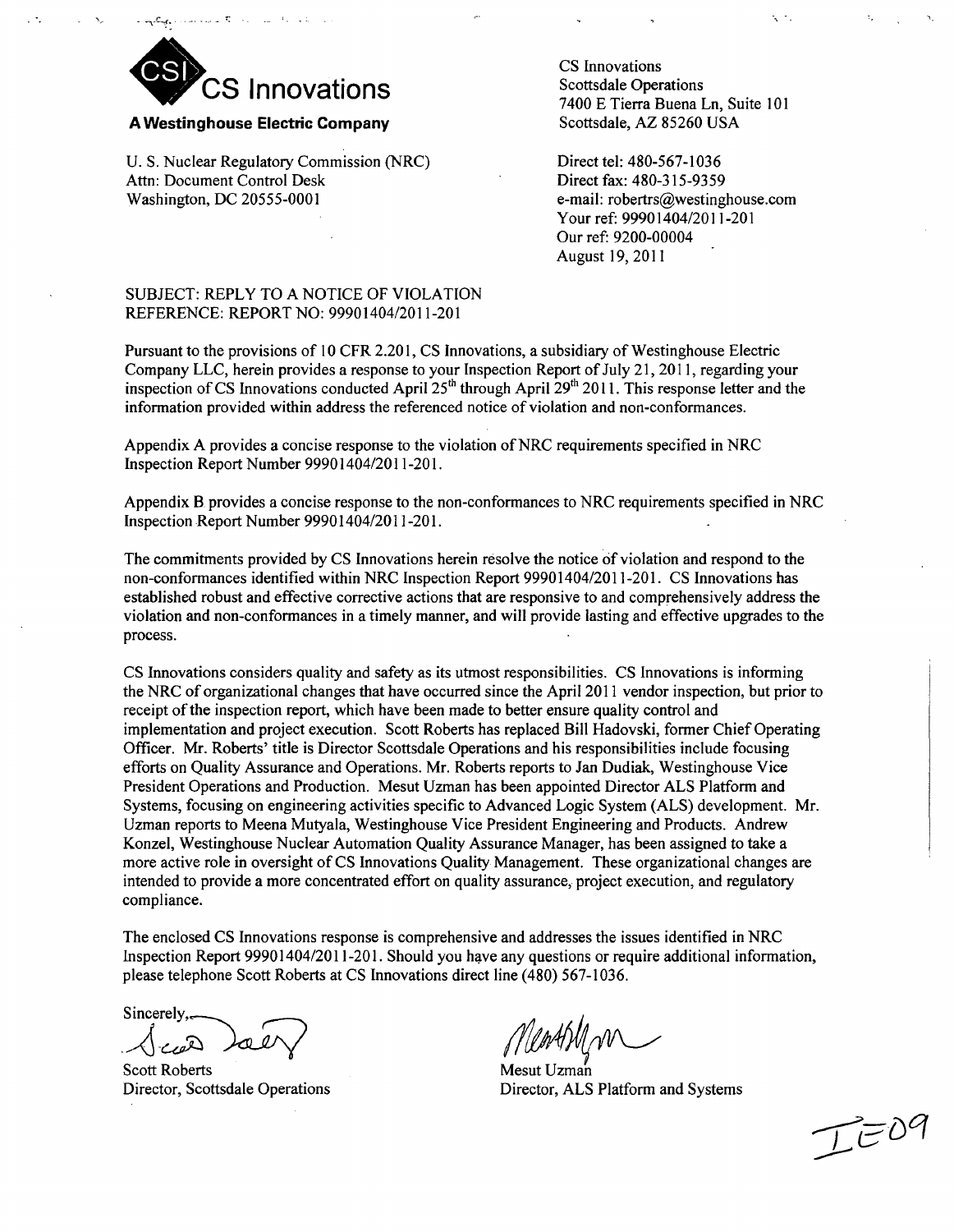#### *APPENDIX A*

 $\mathcal{L}_{\mathcal{A}}$ 

#### *CS Innovations Response to the Notice of Violation*

The July 21, 2010, Inspection Report (99901404/2011-201) and Notice of Violation (NOV), states that during a U.S. Nuclear Regulatory Commission (NRC) inspection, a violation of NRC requirements was identified. NRC described the violation as listed below:

*During a U.S. Nuclear Regulatory Commission (NRC) inspection conducted at the CS Innovations, Inc. (CSI), facility in Scottsdale, AZ, from April 25-29, 2009, a violation of NRC requirements was identified. In accordance with the NRC Enforcement Policy, the violation is listed below:*

*Title 10 of the Code of Federal Regulations (10 CFR) 21.21(a) requires, in part, that each individual, corporation, partnership, or other entity subject to 10 CFR Part 21, "Reporting of Defects and Noncompliance, "shall adopt appropriate procedures to evaluate those deviations and failures to comply associated with substantial safety hazards as soon as practicable. Contrary to the above, as of April 29, 2011, CSI implementing procedure Quality Control Procedure (QCP) 9000-01501, "10 CFR Part 21," Revision 3, dated September 22, 2010, and associated QCPs related to the 10 CFR Part 21 program failed to provide procedural guidance for evaluating deviations and failures to comply associated with substantial safety hazards. Specifically, CSI procedures QCP 9000-01501; QCP 9000-01500, "Control of Nonconformance," Revision 6, dated December 12, 2010; and QCP 9000-01600, "Corrective Action," Revision 8, dated February 17, 2011, did not include guidance for evaluating deviations and failures to comply and misused terms, such as "defect" and "deviation," that altered their intended meaning as defined in 10 CFR 21.3, "Definitions."*

*This issue has been identified as Violation 99901404/2011-201-01.*

*This is a Severity Level IV Violation (Section 6.5. d).*

#### **A.1 ACKNOWLEDGEMENT** OF THE **VIOLATION**

CS Innovations acknowledges the violation as identified in Inspection Report and Notice of Violation, Report Number: 99901404/2011-201.

#### **A.2 REASON** FOR THE **VIOLATION**

An internal audit conducted at CS Innovations in November 2010 concluded that the CS Innovations process for Part 21 evaluations was weak and CS Innovations should adopt the robust WEC 21.0 process. WEC 23.20, "Westinghouse Nuclear Automation/CS Innovations Interface Agreement," aligning CS Innovations and Westinghouse quality process was approved on January 13, 2011 which was used as the implementing approval process to facilitate the change to WEC 21.0. The implementation of WEC 21.0 was not completed at the time of the NRC inspection in April 2011 as CS Innovations had only partially implemented WEC 21.0 and did not fully obsolete the CSI Part 21 process. CS Innovations conducted a causal analysis and determined that CS Innovations did not prioritize the implementation of the WEC 21.0 process and therefore did not apply the necessary level of effort required to implement the process completely and expeditiously.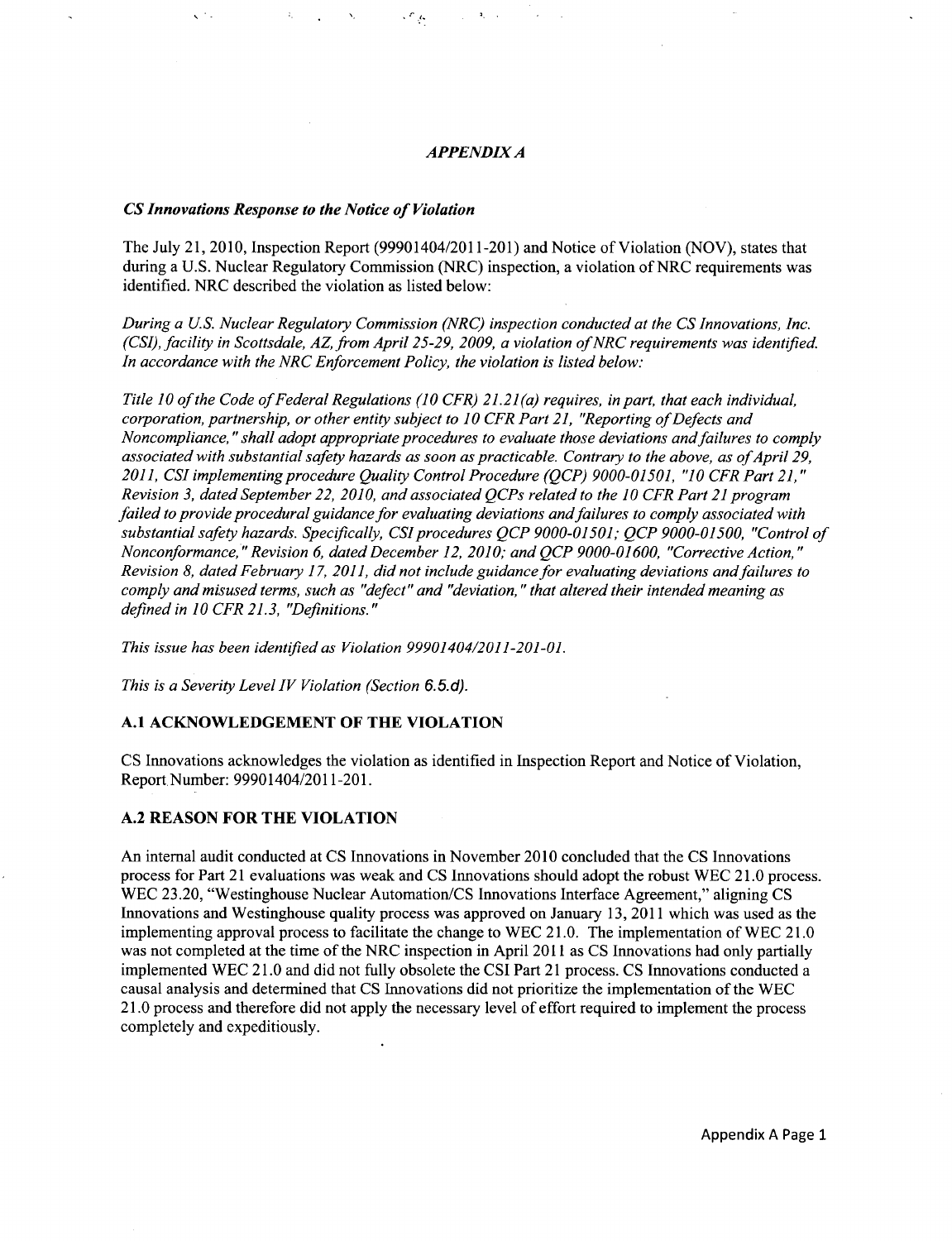# **A.3** CORRECTIVE **ACTIONS TAKEN AND RESULTS ACHIEVED**

The following actions were completed to incorporate the WEC 21.0, Nuclear Safety (Part 21 process), into the CS Innovations Quality Assurance Manual:

Made CS Innovations procedure QCP 9000-01501 (10 CFR Part 21) obsolete, removed it from the CS Innovations active procedure list, and added WEC 21.0 to the CS Innovations active procedure list.

'. **;,.**

 $A_2 \equiv A_1$ 

- Posted WEC 21.0 around CS Innovations facility and trained all CS Innovations personnel on WEC 21.0.
- Posted blank issue report (IR) forms in a bin next to the WEC 21.0 procedures and Part 21 notification posters to ensure all personnel have the ability to report potential issues without computer aid.
- Made CS Innovations procedure OCP 9000-01600 (Corrective Action) obsolete, removed it from CS Innovations active procedure list, added WEC 16.2 (Westinghouse Corrective Actions Process) to the CS Innovations active procedure list, and trained all CS Innovations personnel on WEC 16.2.
- Installed Westinghouse Lotus Notes CAPs software on all PCs at CS Innovations.
- **"** Revised QCP 9000-01500 Rev. 6 (Control of Non-conformance) to refer to WEC 21.0 for evaluation of "deviations" and failures to comply and ensure use of the terms "deviation" and "defect" in the procedure are consistent with the NRC definitions provided in 10 CFR Part 21.
- Revised CS Innovations Quality Manual to:
	- o Remove references to QCP 9000-01501 and replace with WEC 21.0
	- o Remove references to QCP 9000-01600 and replace with WEC 16.2
	- o Ensure use of the terms "deviation" and "defect" in the procedure are consistent with the NRC definitions provided in 10 CFR Part 21.
- Reviewed CS Innovations procedures to validate that no additional procedural changes were needed beyond the procedural changes noted above.
- **"** Section 1.b.2 of the Executive Summary (P 5) notes that, the team reviewed a sample of recent non-conformance reports (NCRs) and corrective action reports (CARs) and, in Section 4 of the Executive Summary, identified a departure from technical requirements (deviation) that CS Innovations did not identify as a deviation that needed an evaluation. CS Innovations completed the following with regard to extent of condition:
	- o Entered new CAPs Issue Report (IR) to capture all NCRs and CARs without documented Part 21 Review; specifically reviewed CAR 9010-00035, as this was cited as an example of CAR that did not provide criteria to determine the existence of a deviation.
	- Created a spreadsheet to document a review of all NCRs and CARs noted in Section 4 of the Executive Summary to identify the deviation and if it constitutes a defect. The spreadsheet was included in the IR for Issue Review Committee (IRC) review to evaluate and document its 10 CFR Part 21 reportability.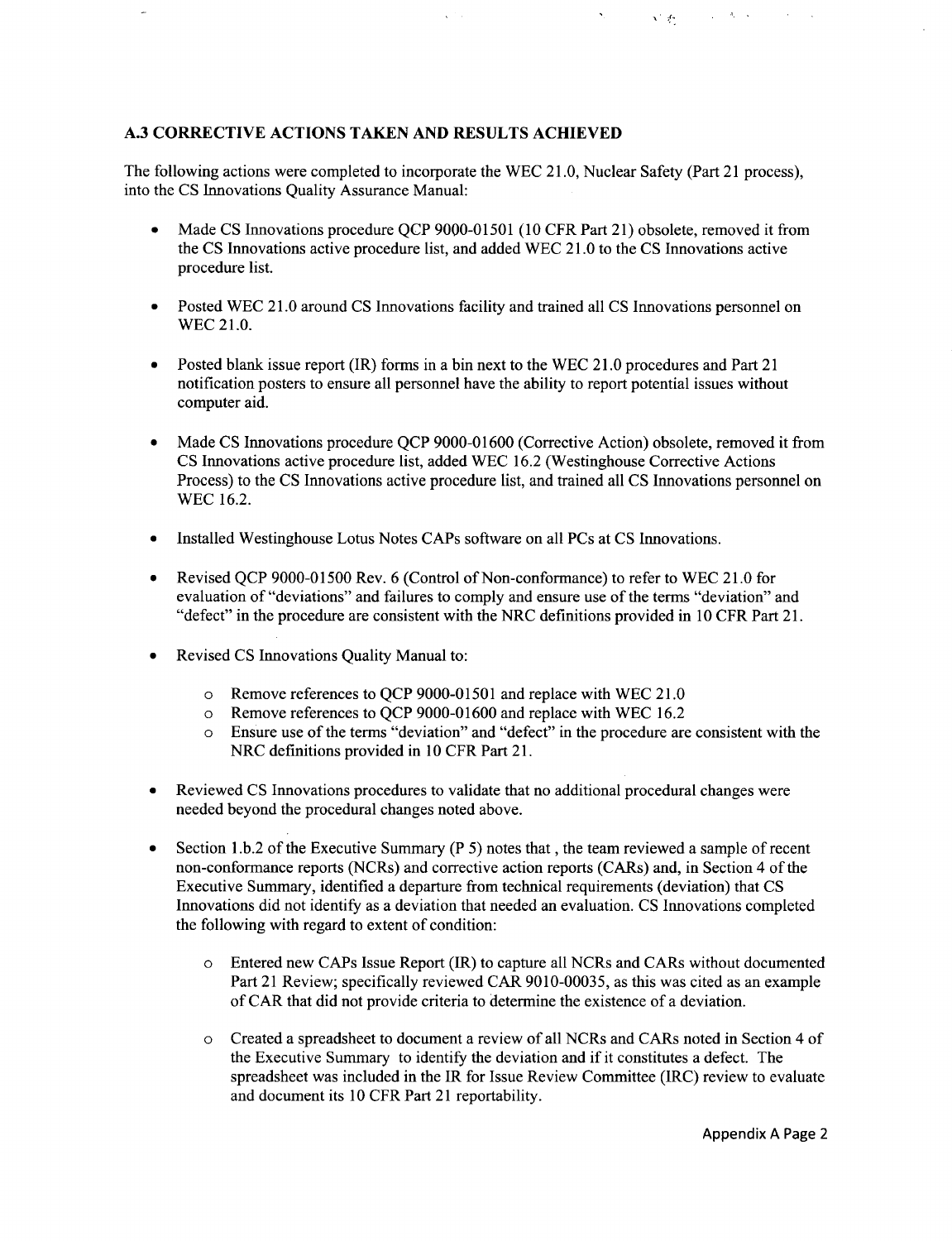- o The Westinghouse Regulatory Compliance Group reviewed the spreadsheet in the IR to evaluate and document any 10 CFR Part 21 reportability issues.
- **"** Revised the Interface Agreement to remove/replace 9000-01600 Corrective Actions with WEC 16.2
- CS Innovations personnel have been trained in WEC 16.2 and WEC 21.0 processes.

## A.4 **DATE WHEN FULL COMPLIANCE** WILL BE **ACHIEVED**

All actions are complete

 $\sim 10^{-11}$ 

 $\sim 10^{-1}$ 

 $\lambda = \frac{1}{2}$ 

# **A.5 ACTIONS** TO PREVENT RECURRENCE

In addition to the above actions, the following corrective steps that WILL BE TAKEN to avoid further violations:

Revised the Personnel Training Checklist to specify WEC 21.0 and WEC 16.2 for training to ensure all new employees are trained to the new procedures, and established a periodic review process of personnel training records to ensure full compliance.

 $\ddot{\phantom{a}}$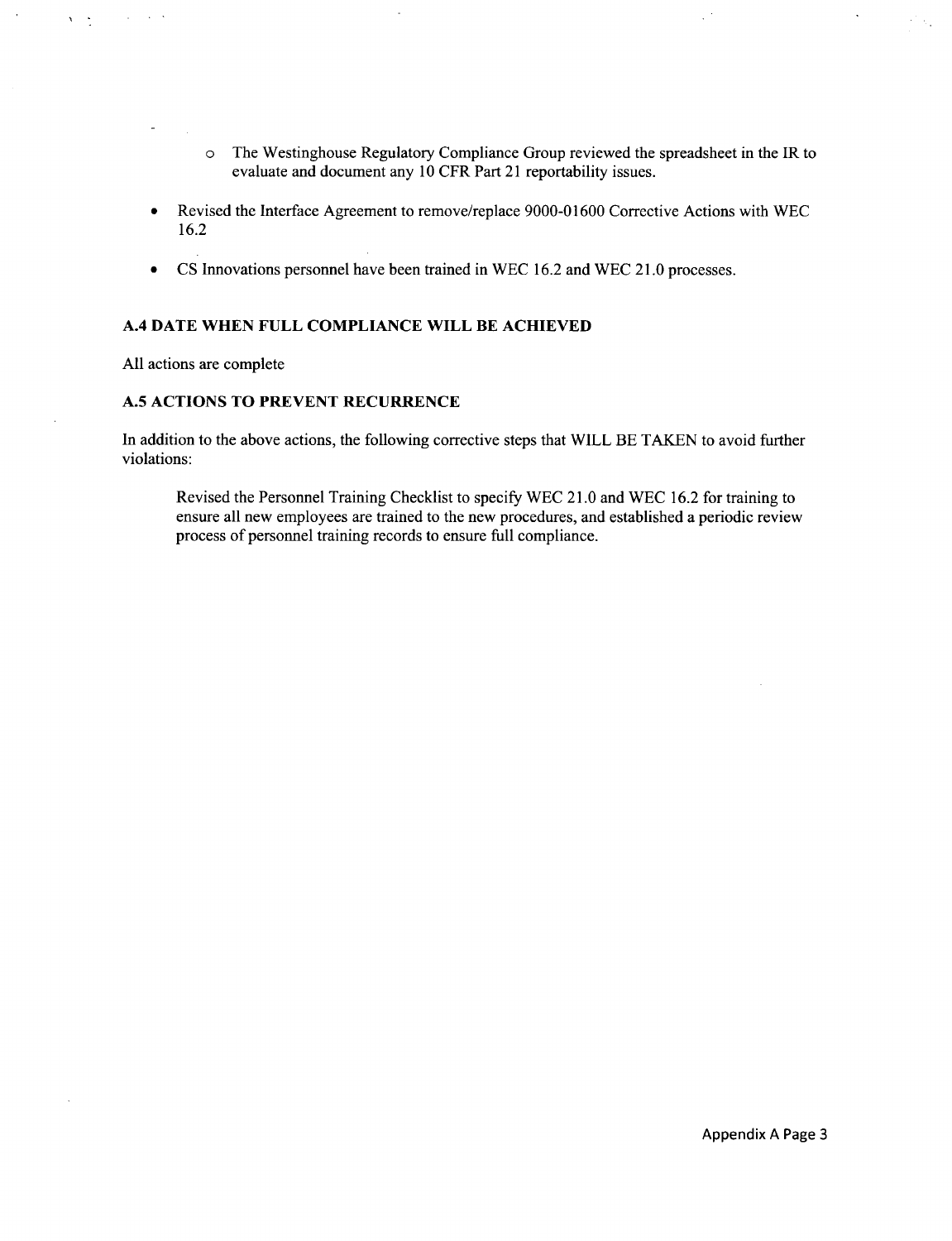#### *APPENDIX B*

#### *CS Innovations Response to the Notice of Non Conformance*

νł,

#### Nonconformance 99901404/2011-201-02

*A. Criterion I/1, "Design Control,* " *of Appendix B to Title 10 of the Code of Federal Regulations (10 CFR) Part 50 states, in part, that "measures shall be established for the selection and review for suitability of application of materials, parts, equipment, and processes that are essential to the safetyrelated function of the structures, systems, or components."*

*Criterion VII, "Control of Purchased Material, Equipment, and Services," of Appendix B, "Quality Assurance Criteria for Nuclear Power Plants and Fuel Reprocessing Plants," to 10 CFR Part 50, "Domestic Licensing of Production and Utilization Facilities, "states, in part, that "the effectiveness of the control of quality by contractors and subcontractors shall be assessed by the applicant or designee at intervals consistent with the importance, complexity, and quantity of the product or services."*

*CS Innovations Report No. 9000-00000, "Quality Assurance Manual,* " *(QAM) Revision 4, dated July 9, 2010, states, in part, that, "Quality performance of vendors is monitored and evaluated "It also states that "vendors are evaluated by audits, surveillance, performance, and review of certification documentation with regard to their quality and process capability."*

*CS Innovations'purchase order to its sub-supplier, Suntron Corporation, required the sub-supplier to perform component assembly activities in accordance with Standard IPC-A-610, "Acceptability of Electronic Assemblies, "Revision E-201 0, dated February 2005. Standard IPC-A-610 provides acceptance requirements for the manufacture of electrical and electronic assemblies, and provides for the control of critical characteristics associated with such activities.*

*Contrary to the above, as of April 29, 2011, CS Innovations failed to conduct adequate oversight of its supplier to verify that its supplier's quality programs adequately controlled critical characteristics of commercial-grade items for use as basic components. Specifically, CS Innovations required the supplier to fabricate the modules in accordance with Standard IPC-A-61 0. However, CS Innovations failed to implement measures to verify the supplier manufactured the CIM sub-assemblies consistent with the critical processes defined in the standard.*

#### **A.1 ACKNOWLEDGEMENT** OF THE **NONCONFORMANCE**

Westinghouse acknowledges the non-conformance as identified in Inspection Report Report Number: 99901404/2011-201.

### **A.2 REASON** FOR THE **NONCONFORMANCE**

An internal audit was conducted at CS Innovations in November 2010 which concluded that the CS Innovations Commercial Grade Dedication and Supplier Oversight processes were weak and that CS Innovations should adopt Westinghouse processes. To facilitate the change, CS Innovations and Westinghouse included WEC 7.1 and 7.2 in Revision 0 of the Interface Agreement. The implementation of WEC 7.1 and 7.2 was not completed at the time of the NRC inspection in April 2011. CS Innovations did not prioritize the implementation of the Commercial Grade Dedication and Supplier Oversight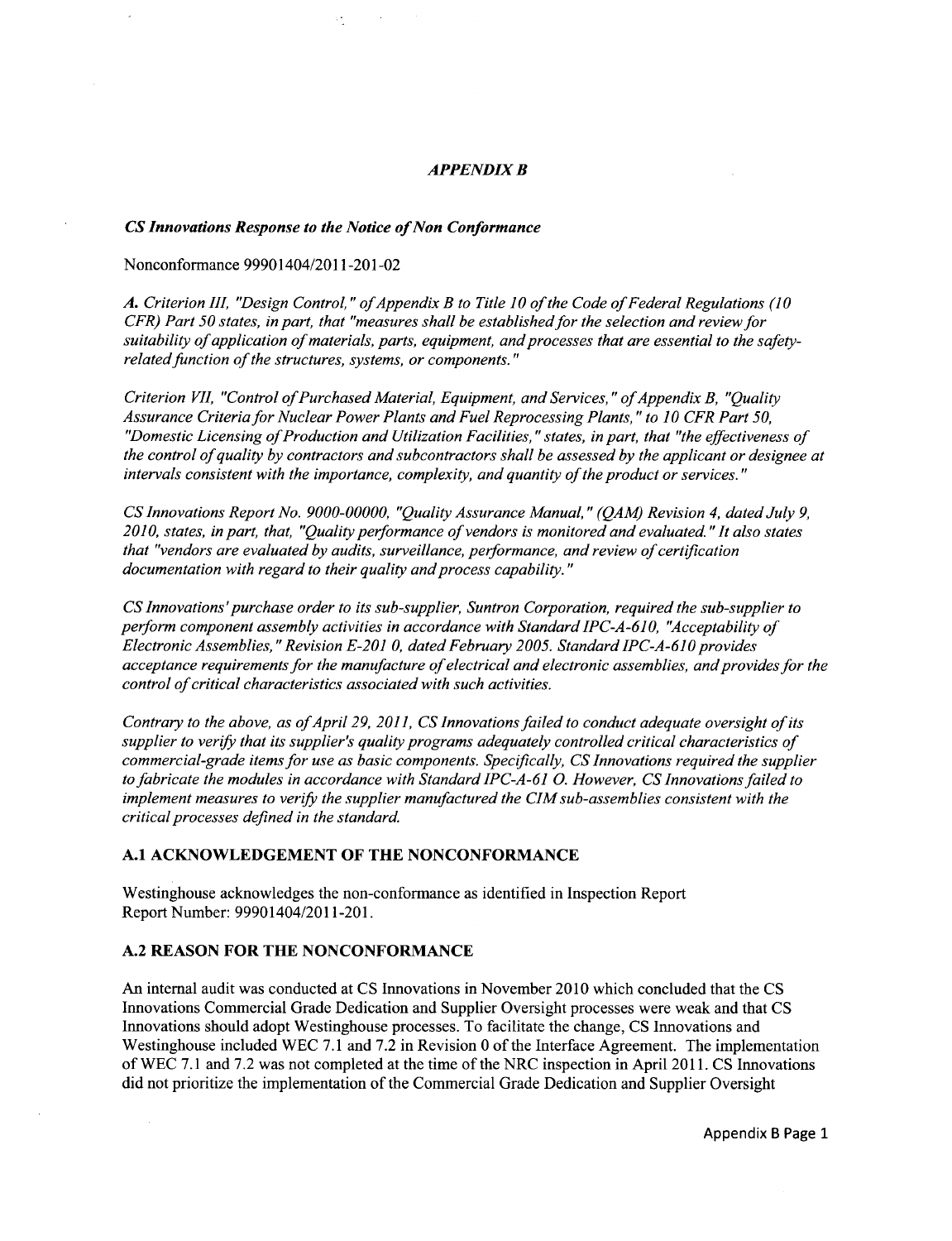processes and therefore did not apply the necessary level of effort required to implement the process completely and expeditiously.

in Ag

## **A.3** CORRECTIVE **ACTIONS TAKEN AND RESULTS ACHIEVED**

#### **A.3.1** Actions Completed

CS Innovations determined the extent of condition, including a review of the number of suppliers impacted, what assemblies were produced, and where the assemblies are in the production process.

#### A.3.2 Actions Remaining

- **"** Determine any additional products that were received from suppliers that did not receive adequate oversight, identify critical characteristics for components, and subsequently develop commercial dedication instructions (CDIs) accordingly.
- **"** Prioritize implementation of commercial grade dedication (CGD) activities to assure completion of dedication actions on products prior to delivery to customers.
- **"** Determine the method for verifying that supplier provided component interface module (CIM) sub-assemblies consistent with critical process requirements by developing CDIs for the CIM sub-assemblies produced by suppliers.
- **"** Specify the use of Westinghouse Operational Support Quality Assurance organizations (Supplier Quality Assessment [SQA] and Supplier Quality Oversight [SQO]) to perform oversight of CS Innovations safety-related suppliers. Revise QCP 9000-00701 (Control of Purchased Safety Related Material, Equipment and Services) to specify use of Westinghouse procedures WEC 7.1 (Supplier Qualification & Evaluation, already in Interface agreement), WEC 7.3 (Commercial Grade Surveys), and WEC 7.10 (Quality Oversight at Supplier Facilities).
- Add WEC 7.1, 7.3, and 7.10 to the CS Innovations active procedure list.

Revise the CS Innovations Quality Manual reference to QCP 9000-00701 to specify use of WEC procedures 7.1 (Supplier Qualification & Evaluation), 7.3 (Commercial Grade Surveys), and 7.10 (Quality Oversight at Supplier Facilities) and to use only suppliers on the Westinghouse Qualified Suppliers List (QSL) for procurement of safety and safety-related items or services; and for procurement of commercial grade items or services to be dedicated for nuclear safety-related use utilizing Method 2, Commercial Grade Survey.

- Train CS Innovations QA personnel on revised quality control procedures (QCPs) and WEC 7.1, 7.3, and 7.10.
- Revise Westinghouse/CS Innovations Interface Agreement to specify that CS Innovations will control suppliers through use of Westinghouse procedures 7.1 (Supplier Qualification  $\&$ Evaluation), 7.3 (Commercial Grade Surveys), and 7.10 (Quality Oversight at Suppliers facilities).
- \* Issue revised Westinghouse/CS Innovations Interface Agreement.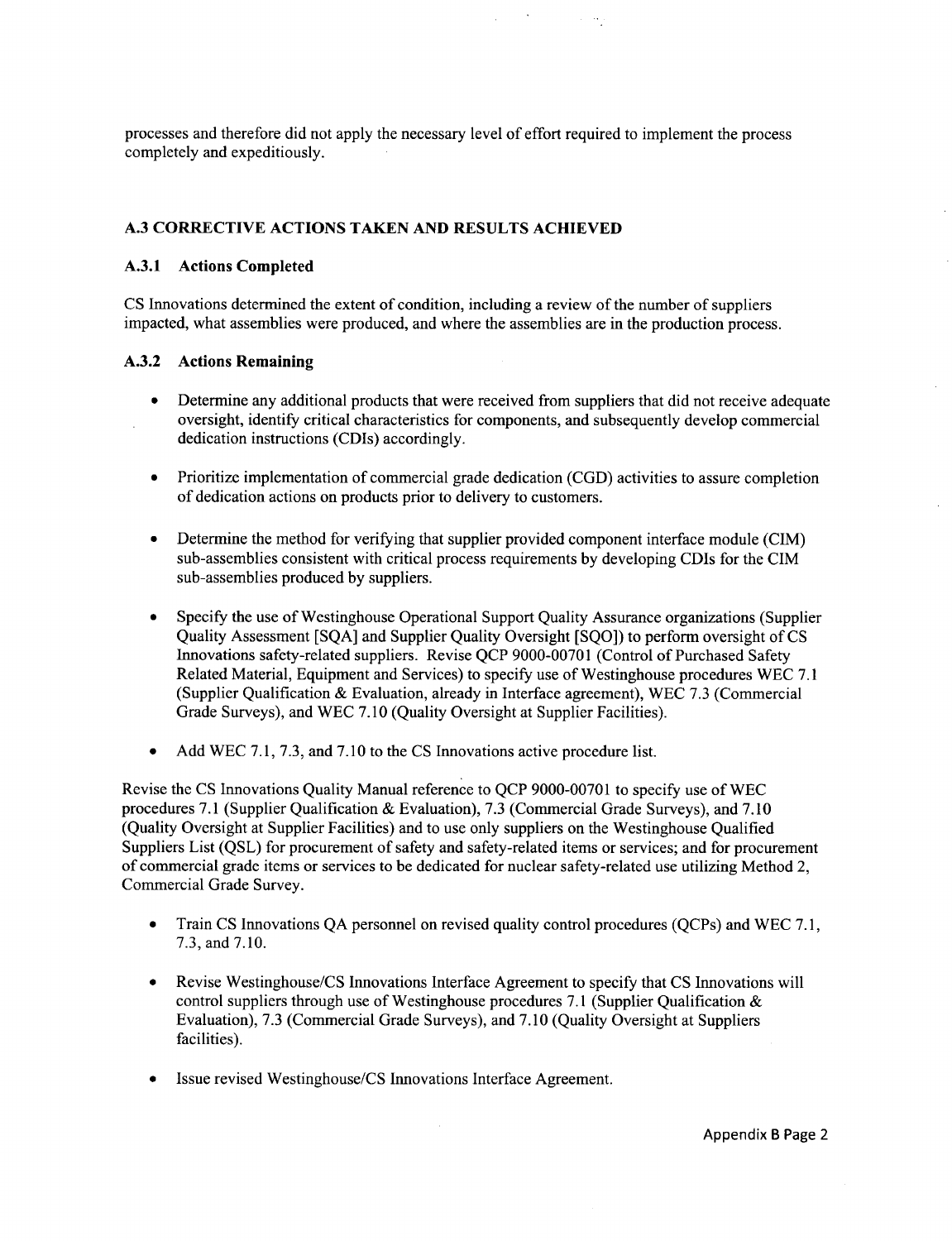- Review CS Innovations procedures to validate that no other procedural changes are needed, and review cross-references.
- Develop item and/or service specific CDIs to support commercial grade surveys of commercial suppliers providing items and/or services to be commercially dedicated **by CS** Innovations utilizing Method 2, Commercial Grade Survey, as a sole or combined method for commercially dedicating customer deliverable items and/or services for nuclear safety-related use..
- **"** Contact **SQA** to schedule commercial grade surveys for **CS** Innovations suppliers providing items and/or services subject to commercial dedication utilizing Method 2, Commercial Grade Survey.
- **"** Complete **CGS** for all **CS** Innovations suppliers and issue survey reports.
- **" Add CS** Innovations suppliers to the Westinghouse Approved Supplier List **(ASL)** and Westinghouse Quality Suppliers List **(QSL)** accordingly.
- **"** Train **CS** Innovations **QA** personnel to only use suppliers on the Westinghouse **QSL** for safety and safety-related purchases; and for procurement of commercial grade items or services to be dedicated for nuclear safety-related use utilizing Method 2, Commercial Grade Survey.

### A.4 **DATE WHEN FULL COMPLIANCE** WILL BE **ACHIEVED**

December **30,** 2011

### **A.5 ACTIONS** TO PREVENT RECURRENCE

The Westinghouse Quality Assurance organization will manage supplier audits, commercial grade surveys, and supplier oversight of **CS** Innovations suppliers.

 $\lambda = \pm \tau$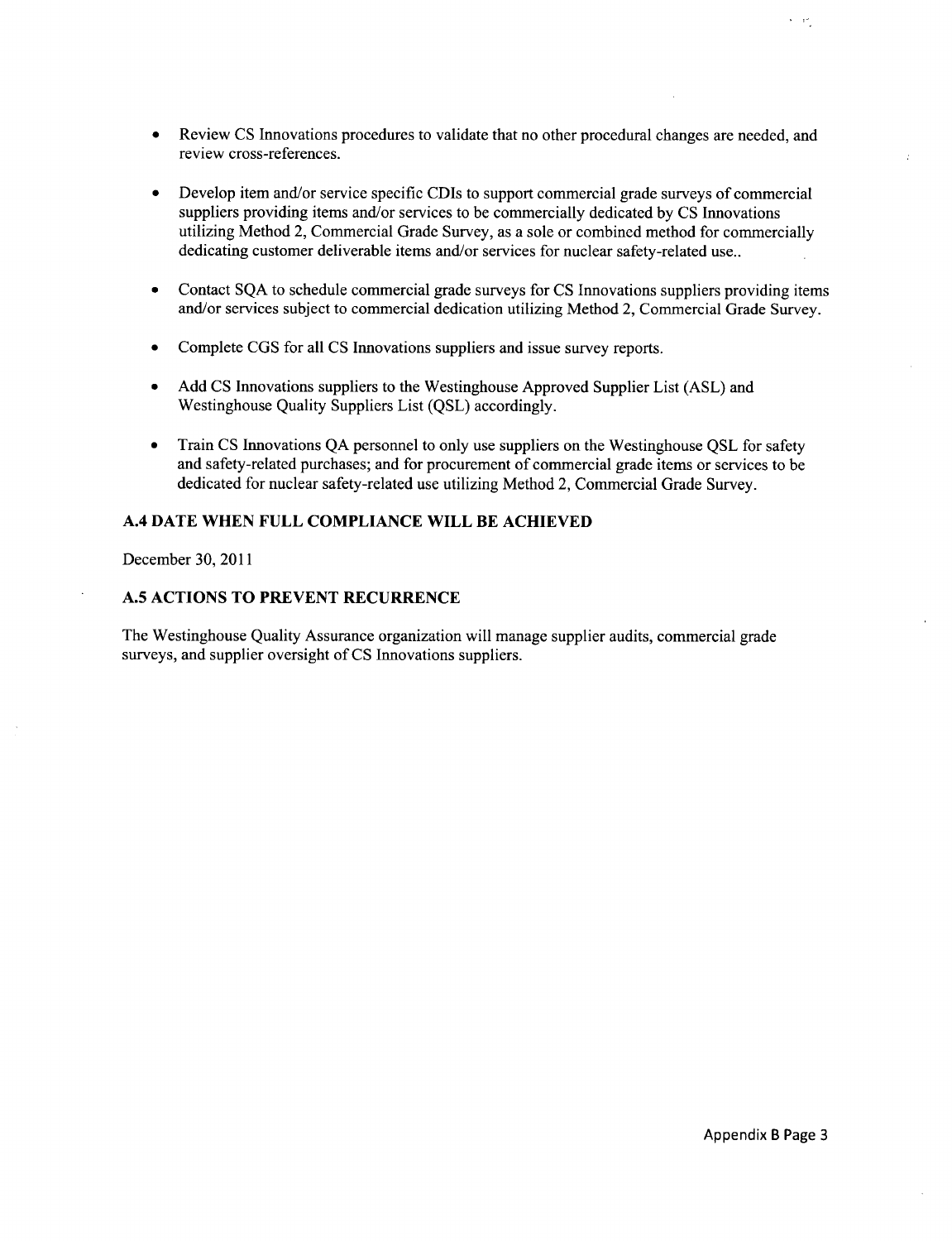## B. Nonconformance 99901404/2011-201-03

*Criterion XV, "Nonconforming Materials, Parts, or Components, "states, in part, that "Measures shall be established to control materials, parts, or components which do not conform to requirements in order to prevent their inadvertent use or installation."*

*Contrary to the above, as of April 29, 2011, CS Innovations failed to establish and implement provisions to collect information on error reports related to discrete components used in safety-related applications. Specifically, the NRC inspection team determined that CS Innovations procedure QCP 9000-01500, "Control of Nonconformance, "Revision 6, dated December 12, 2010, did not have provisionsfor the collection, evaluation, disposition, and notification to affected organizations of nonconforming conditions related to discrete components, such as field programmable gate arrays used in safety-related applications.*

*As a result CS Innovations did not formally collect and evaluate error reports for such safety-related components to determine if nonconforming conditions could exist.*

## B.1 **ACKNOWLEDGEMENT** OF THE **NONCONFORMANCE**

Westinghouse acknowledges the non-conformance as identified in Inspection Report Report Number: 99901404/2011-201.

# B.2 **REASON** FOR THE **NONCONFORMANCE**

An internal audit was conducted at CS Innovations in November 2010 which concluded that the CS Innovations Commercial Grade Dedication and Supplier Oversight processes were weak and that CS Innovations should adopt Westinghouse processes. To facilitate the change, CS Innovations and Westinghouse included WEC 7.1 and 7.2 in Revision 0 of the Interface Agreement signed January 13, 2011, which authorized the change. The implementation of WEC 7.1 and 7.2 was not completed at the time of the NRC inspection in April 2011. CS Innovations did not prioritize the implementation of the Commercial Grade Dedication and Supplier Oversight processes and therefore did not apply the necessary level of effort required to implement the process completely and expeditiously.

# B.3 CORRECTIVE **ACTIONS TAKEN AND RESULTS ACHIEVED**

### B.3.1 Actions Completed

Determined adequacy of **QCP 9000-01500** and entered **CAP** IRs as applicable.

**QCP 9000-01500** (Control of Non-conformance) was reviewed to determine if it provides a methodology for the collection, evaluation, disposition, and notification to affected organizations of non-conforming conditions (error reports related to discrete components used in safety-related applications). It was determined that 9000-01500 does not provide a method to collect and evaluate error reports related for safety-related discrete components to determine if non-conforming conditions could exist.

### B.3.2 Actions Remaining

 $\bullet$ Perform extent of condition assessment to evaluate if error reports (from the user community forums) for discrete components used in the CIM design, such as field programmable gate arrays (FPGAs), are applicable to the CS Innovations product line, considered for potential Part 21 applicability, and then ensure that affected organizations are notified, as applicable.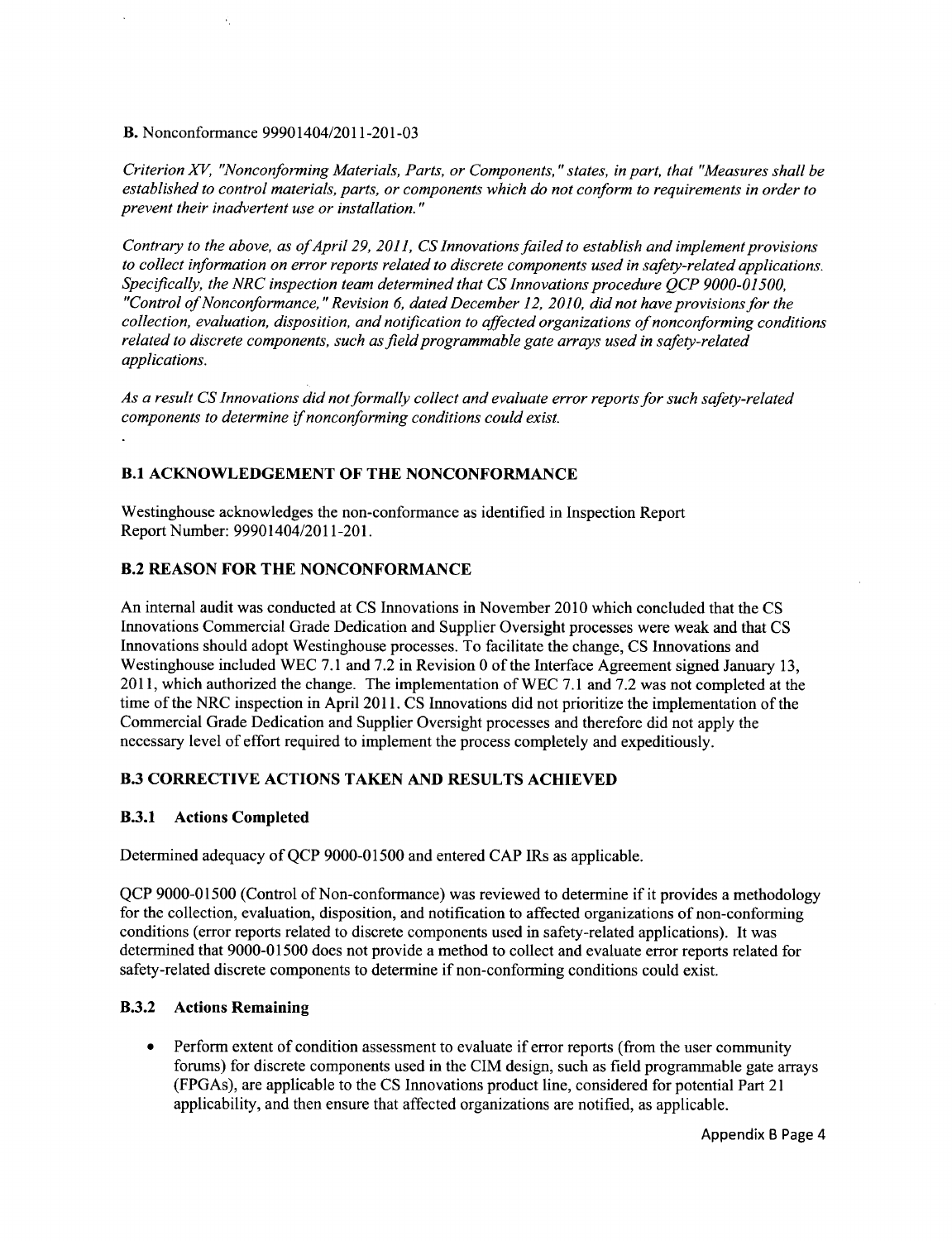- **" CS** Innovations engineering and **QA** to create a procedure for collecting and evaluating error reports from the manufacturers of discrete components. The procedure will consist of the following as a minimum:
	- 1. Listing of discrete components used in safety-related applications, their manufacturer, and whether or not the manufacturer issues error reports.
	- 2. Develop a methodology to periodically collect the error reports from the manufacturers.
	- 3. Provisions for entry of the collected error reports into the Westinghouse CAPs system for evaluation **by** the appropriate engineering personnel applying WEC 2 **1. 0** and for potential impacts to current production activities or previously shipped components.
- **"** Review **CS** Innovations procedures to validate that no other procedural changes are needed to resolve this issue.

## BA **DATE WHEN FULL COMPLIANCE** WILL BE **ACHIEVED**

September **30,** 2011

#### B.5 **ACTIONS** TO PREVENT RECURRENCE

Corrective Actions will be reviewed during Westinghouse internal audits of **CS** Innovations to verify effective corrective action and continued compliance to requirements.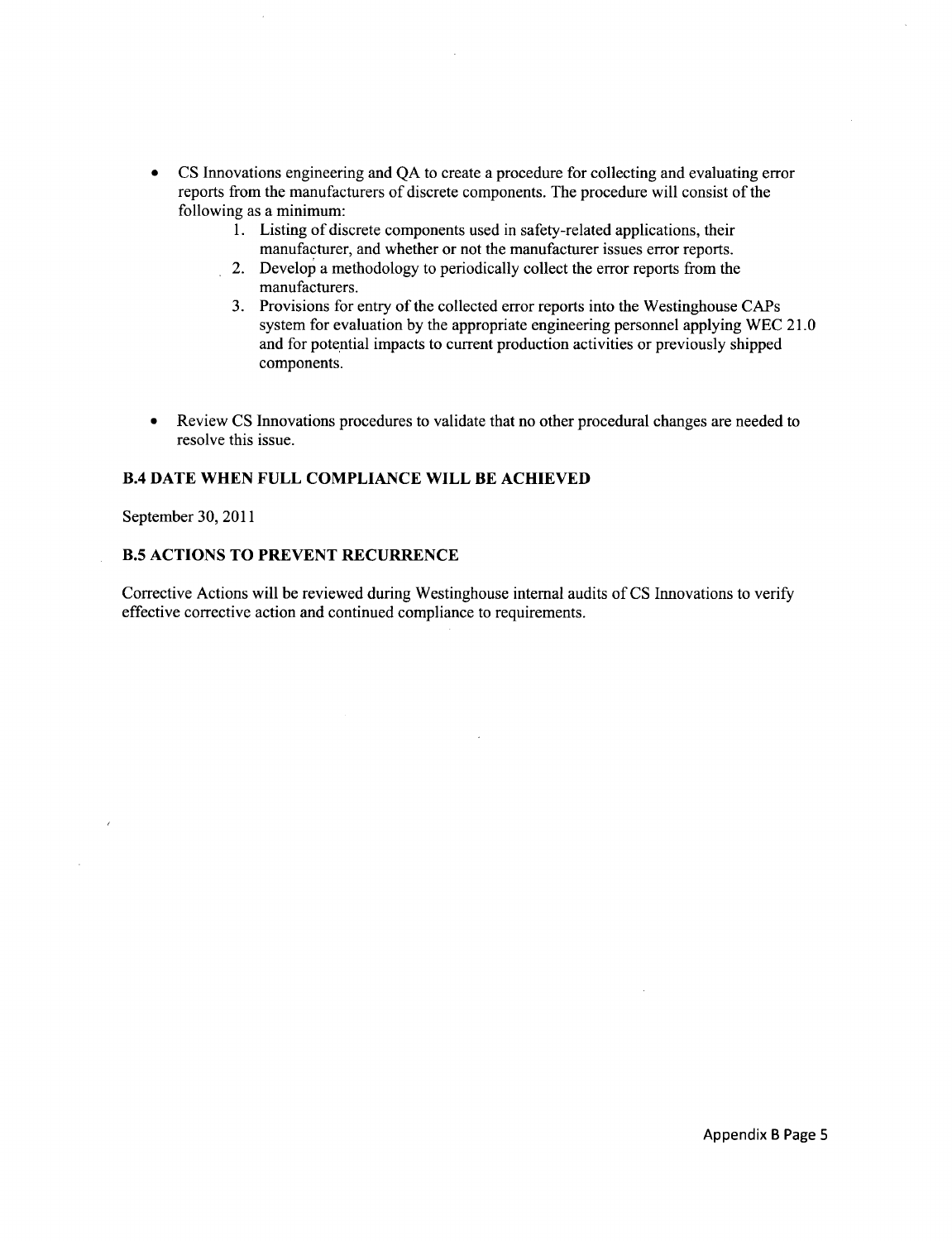C. Nonconformance 99901404/2011-201-04

*Criterion 111, "Design Control,* " *of Appendix B to 10 CFR Part 50 states, in part, that "measures shall be established for the selection and review for suitability of application of materials, parts, equipment, and processes that are essential to the safety-related function of the structures, systems, or components." Additionally, Criterion III states, in part, that "design control measures shall provide for verifying the adequacy of design" and that "the verifying or checking process shall be performed by individuals or groups other than those who performed the original design."*

*CS Innovations Report No. 6105-00003, "The CIM-SRNC V& V Plan, "Revision 2, and CS Innovations Report No. 6105-00013, "The CIM-SRNC IV& V Plan, "Revision 0, require, in part, that CS Innovations perform verification and validation testing, and that an independent verification and validation (IV& V) team conduct requirements traceability analysis, and develop an IV& V test plan. Additionally, CS Innovations Report No. 6105-00013, requires that the IV& V team perform independent review activities, including independent testing, throughout the requirements, design, implementation, and validation portions of the CIM-SRNC development lifecycle.*

*Contrary to the above, as of April 29, 2011, CS Innovations failed to establish measures to assure that applicable requirements associated with specific independent verification and validation activities were implemented. Specifically:*

• *CS Innovations' IV&V process failed to provide for the development of an independent testing tool during the component or module-based level of development for the CIM-SRNC subsystem, and*

• *CS Innovations' IV&V process did not include specific independent test plans for implementation by the IV& V team as required by CS Innovations Report No. 6105-00013.*

### **C.1 ACKNOWLEDGEMENT** OF THE **NONCONFORMANCE**

Westinghouse acknowledges the non-conformance as identified in Inspection Report Report Number: 99901404/2011-201.

#### **C.2 REASON** FOR THE **NONCONFORMANCE**

Westinghouse acknowledges that CS Innovations did not meet the requirements for specific independent verification and validation. Processes were not in place to support adequate IV&V activities and to properly document IV&V oversight.

#### **C.3** CORRECTIVE **ACTIONS TAKEN AND RESULTS ACHIEVED**

The documentation history of the verification and validation process leading to the independent verification and validation process is as follows:

The Component Interface Module (CIM) and the Safety Remote Node Controller (SRNC) Verification and Validation (V&V) processes were captured in CS Innovations document "CIM-SRNC V&V Plan, 6105-00003, Revision 1," which depicted the verification and validation processes executed by CS Innovations prior to the Westinghouse acquisition. Subsequent to the CS Innovations organization being acquired by Westinghouse, 6105-00003, Revision 1, was updated to Revision 2 by the IV&V organization to encompass the Independent Verification and Validation (IV&V) activities. The IV&V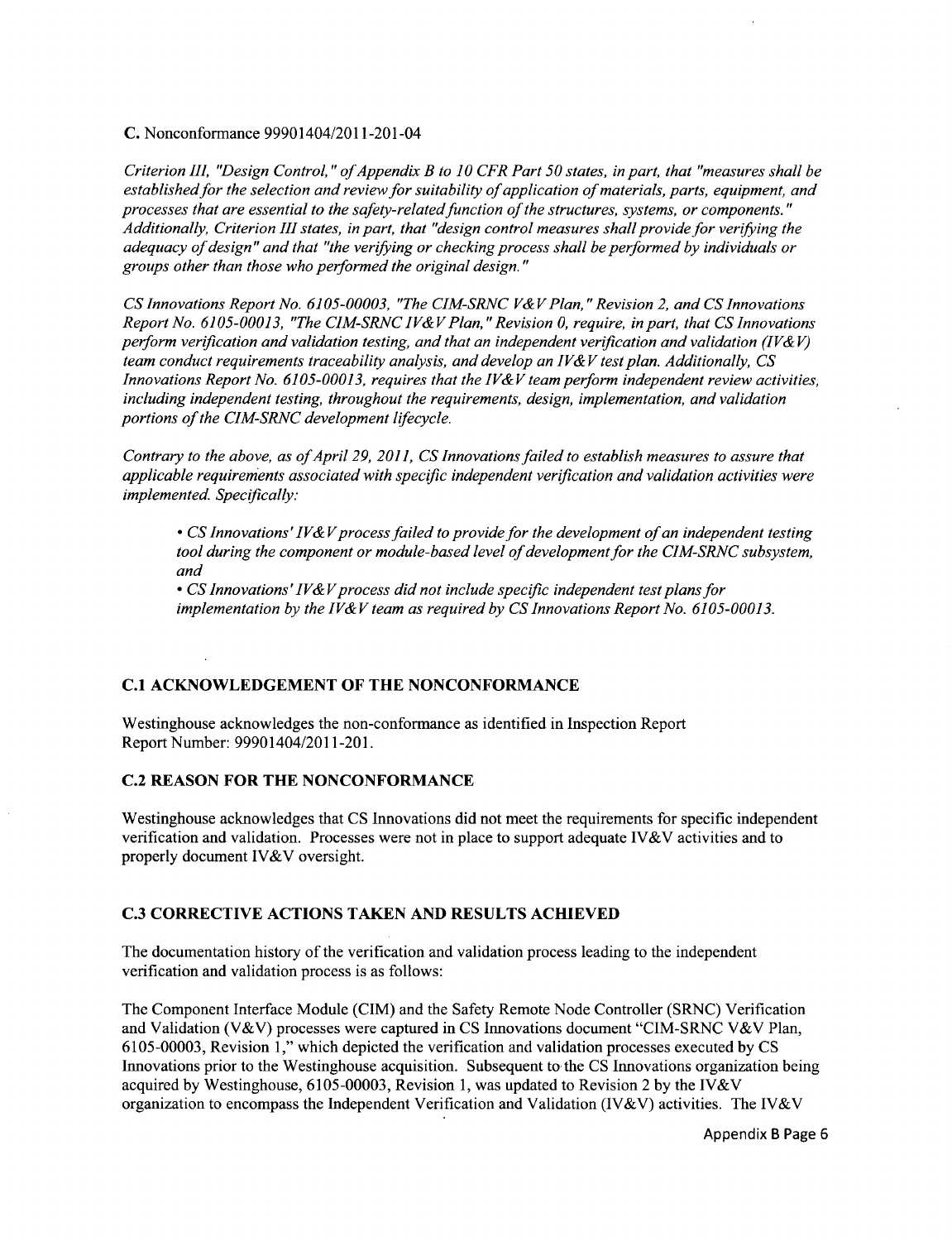organization developed the "CIM-SRNC IV&V Plan, 6105-00013, Revision 0," to supersede 6105- 00003, Revision 2. The CIM-SRNC IV&V Plan describes IV&V activities for the FPGA-based software development lifecycle with better visibility as to the independent review and signature of testing activities by IV&V personnel.

Since the NRC inspection at the end of April 2011, "CIM-SRNC IV&V Plan, 6105-00013, Revision 0" was updated to Revision 1 to strengthen the visibility of IV&V's role and independence in the CIM-SRNC project. In addition to design and implementation phase IV & V activities, for the integration phase, the component level testing is recognized as a function of  $IV&V$ , whose test plan is included within the CIM-SRNC IV&V Simulation Environment Specification, 6105-00021, Rev. 0, Section 5 "Test Plan". Applicable test plans and test procedures have been reviewed, revised, revised, and re-issued under the IV&V organization's oversight and approval. In addition to the IV&V authority and accountability of FPGA testing during the design and implementation phase of CIM- SRNC, the component level testing in the integration phase of the product has been performed under the oversight and approval of the IV&V organization. The IV&V manager who has the authority and accountability for the IV&V activities now belongs to the Westinghouse Nuclear Automation Independent Verification and Validation organization and is organizationally independent from CS Innovations.

The "CIM-SRNC Test Plan, 6105-00005, Revision 5" defines the test activities at the integration phase (Hardware/Software integration at component level). These test activities are the accountability of the IV&V organization. The test plan, test design specifications, test case specifications, test procedures, and the test summary report for FPGA integration with hardware were all developed by personnel independent of the FPGA design personnel. All these documents have been reviewed by independent personnel from the IV&V organization and approved by the IV&V manager.

### **C.4 DATE WHEN FULL COMPLIANCE** WILL BE **ACHIEVED**

September 30, 2011

## **C.5 ACTIONS** TO PREVENT RECURRENCE

The integration phase tests were executed using the Automated Test Equipment (ATE) and an additional level of testing was performed on a diverse tool to mitigate any potential vulnerabilities of the ATE tool. The IV&V organization has required execution of this additional test, witnessed its execution, and plans to issue the CIM/SRNC IV&V Summary Report by September 30, 2011.

Organizational changes at CS Innovations and clarification of the accountability of the Westinghouse Nuclear Automation Independent Verification and Validation organization in overseeing CS Innovation products were implemented in June 2011. Staffing of the IV&V organization has been augmented by the addition of test engineers. It has also been clarified in the IV&V Plan that test functions performed by technically independent personnel in other organizations are under the functional oversight, review, and approval of the IV&V organization and management. Similar to corrective actions taken for the CIM/SRNC project, additional testing with a diverse tool to mitigate potential vulnerabilities of the ATE tool will be implemented for IV&V activities for other CS Innovations projects such as ALS.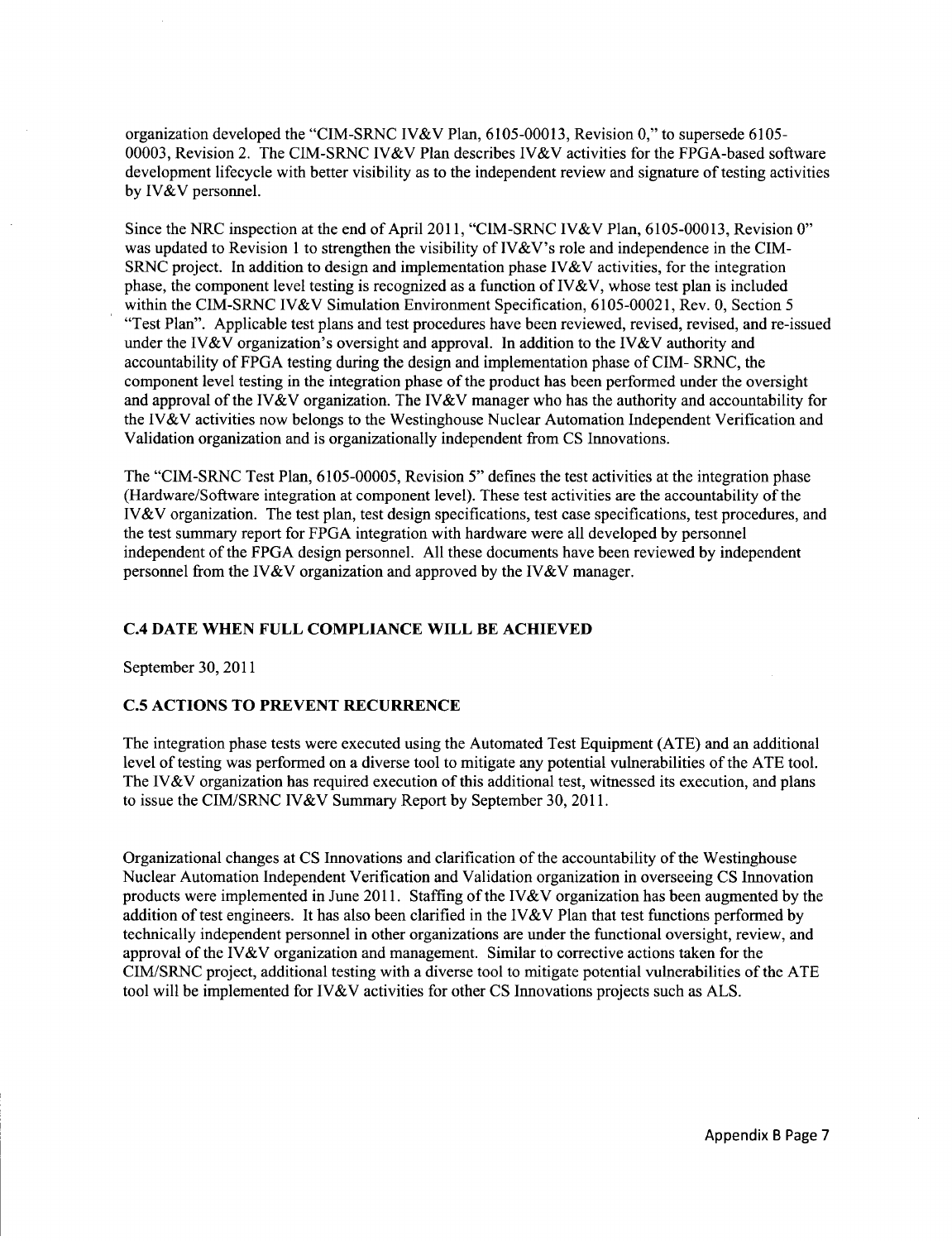D. Nonconformance 99901404/2011-201-05

*Criterion I, "Organization,* " *of Appendix B to 10 CFR Part 50 states, in part, that "the persons and organizations performing quality assurance functions shall have sufficient authority and organizational freedom to identify quality problems."*

*CS Innovations QAM, Section 1, "Organization, "Revision 4, dated July 9, 2010, states, in part, that "the QA manager and appointed employees are vested with the authority and responsibility to ensure activities affecting quality are performed and documented to the responsibility to ensure activities affecting quality are performed and documented to the established requirements and have organizationalfreedom to identify quality problems. The QA manager is responsible for ensuring compliance with QA and quality control policies and procedures in all effected departments."*

*Contrary to the above, as of April 29, 2011, CS Innovations failed to adequately describe and implement its process to ensure that the QA function retains process independence from those design control activities for which QA functions exist. Specifically, Step 3.9.5 of CS Innovations Quality Control Procedure (QCP) 9000-00600, "Document Control, "states, in part, that "the QA manager or designee may be [the] final approver if [the] functional manager deems so," has allowed the QA manager to be the final technical approver of the design documents while also having ultimate responsibility for the QA functions associated with those design activities and as a result, CS Innovations failed to adequately describe and implement the CS Innovations design control process to ensure that the QA function retains process independence from those activities for which QAfunctions exist.*

### **D.1 ACKNOWLEDGEMENT** OF THE **NONCONFORMANCE**

Westinghouse acknowledges the non-conformance as identified in Inspection Report Report Number: 99901404/2011-201.

### D.2 REASON FOR THE **NONCONFORMANCE**

CS Innovations did not properly differentiate between technical and quality approval signatories on technical documentation by allowing the Quality Assurance Manager to sign as an approving technical manager.

## **D.3** CORRECTIVE **ACTIONS TAKEN AND RESULTS ACHIEVED**

### **D.3.1** Actions Completed

CS Innovations QCP 9000-00600 has undergone 3 additional revisions since the NRC inspection,  $\bullet$ and is currently at Revision 12. Revisions 10; 11, and 12 were reviewed and it was confirmed that the phrase in Section 3.9.5 of Revision 9, "The CSI Quality Manager or designee may be the final document approver if the functional manager deems so." is not contained in Revisions 10, 11, and 12 of QCP 9000-00600.

Removal of this statement prohibits the QA Manager from undertaking any technical approval responsibilities, and ensures the QA function retains process independence from those design control activities for which QA functions exist. The QA Manager now reviews documents only to ensure that they meet the requirements of the CS Innovations Quality Program.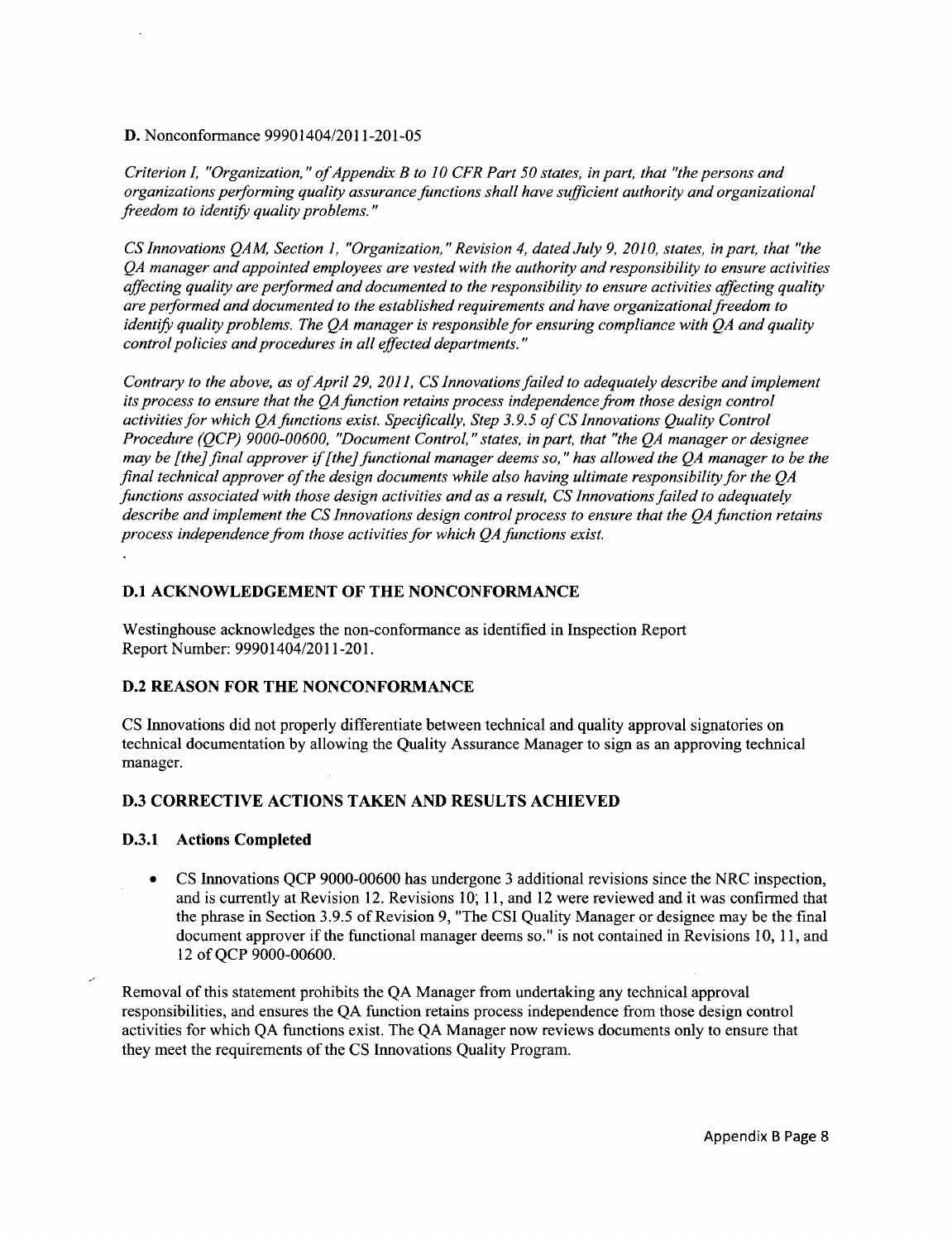# **D.3.2** Actions Remaining

- Identify design documents that had technical content approved by the QA Manager, or designee responsible to the QA function, to determine if any of the documents should be re-approved without QA as a technical signatory. Revise and re-approve documents not in compliance.
- **"** Train CS Innovations personnel to the latest revision of QCP 9000-00600 (Document Control Procedure) and provide refresher training on the requirements of Criterion I of 10 CFR Part 50 Appendix B.

## **D.4 DATE WHEN FULL COMPLIANCE** WILL BE **ACHIEVED**

November 30, 2011

# **D.5 ACTIONS** TO PREVENT RECURRENCE

Corrective Actions will be reviewed during Westinghouse internal audits of CS Innovations to verify effective corrective action and continued compliance to requirements.

 $\overline{a}$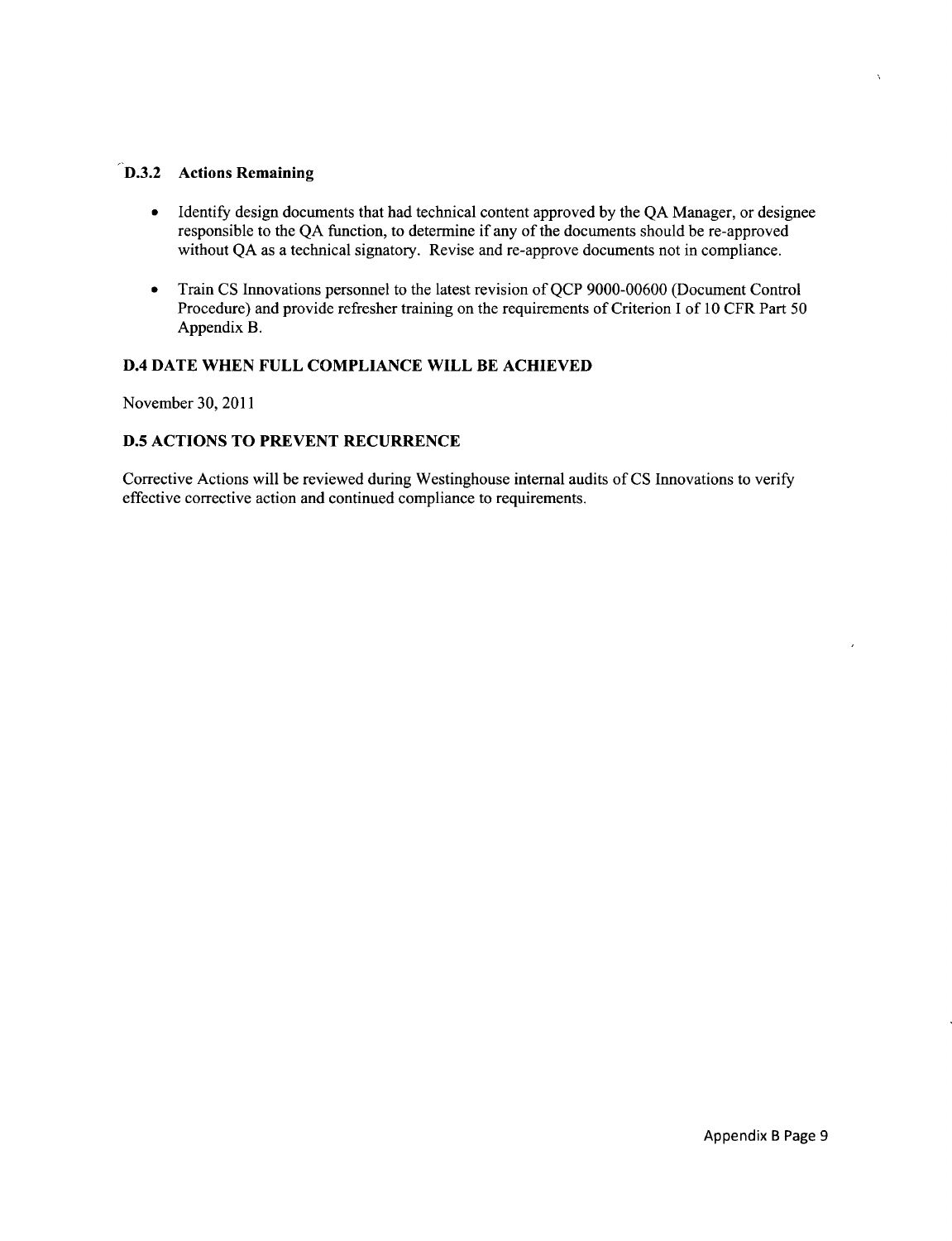E. Nonconformance 99901404/2011-201-06.

đ,

*Criterion XVI, "Corrective Action,* " *of Appendix B to 10 CFR Part 50 states, in part, that "measures shall be established to assure that conditions adverse to quality, such as failures, malfunctions, deficiencies, deviations, defective material and equipment, and non-conformances are promptly identified and corrected."*

*CSI QAM, "Corrective Action, "Section 16, defines the overall policies, responsibilities, and authorities for implementing the CSI corrective action program (CAP). The QAM references CSI procedure QCP 90000-01600 for detailed implementation of the CAP.*

*CSI Procedure QCP 9000-01600, "Corrective Action, "Revision 8, dated February 17, 2011, applies to all identified conditions adverse to quality, such as failures, malfunctions, deficiencies, deviations, defective equipment, and program nonconformance. This procedure describes the process used to identify, report, document, and disposition conditions adverse to quality, and required the identification and documentation of all conditions adverse to quality.*

*Contrary to the above, as of April 29, 2011, CSI failed to identify and document deviations as part of its corrective action process. Specifically, CSI failed to identify and document all deviations that described departures from technical requirements and failed to promptly enter multiple identified deficiencies into its corrective action program as required by QCP 9000-01600.*

### **E.1 ACKNOWLEDGEMENT** OF THE **NONCONFORMANCE**

Westinghouse acknowledges the non-conformance as identified in Inspection Report Report Number: 99901404/2011-201.

### **E.2 REASON** FOR THE **NONCONFORMANCE**

An internal audit was conducted at CS Innovations in November 2010 which concluded that the CS Innovations Corrective Action Program was weak and that CS Innovation should adopt the robust WEC 16.2 process. To facilitate the change, CS Innovations and Westinghouse included WEC 16.2 in Revision 0 of the Interface Agreement. The implementation of WEC 16.2 had not been completed at the time of the NRC inspection in April 2011, as CS Innovations had only partially implemented WEC 16.2 and had not fully obsoleted the CS Innovations Corrective Action process. CS Innovations did not prioritize the implementation of the Corrective Action process and therefore did not apply the necessary level of effort required to implement the process completely and expeditiously.

### E.3 CORRECTIVE **ACTIONS TAKEN AND RESULTS ACHIEVED**

## E.3.1 Actions Completed

- **"** QCP 9000-01600 (Corrective Action) Rev. 8 has been made obsolete.
- **"** CS Innovations CAR Form 9010-00035 has been made obsolete.
- **"** Updated Quality Manual Section 16.4 to reference WEC 16.2.
- **"** Completed review of CS Innovations procedures for other references to QCP 9000-01600 and 9010-00035. References are identified and are in process of being removed.